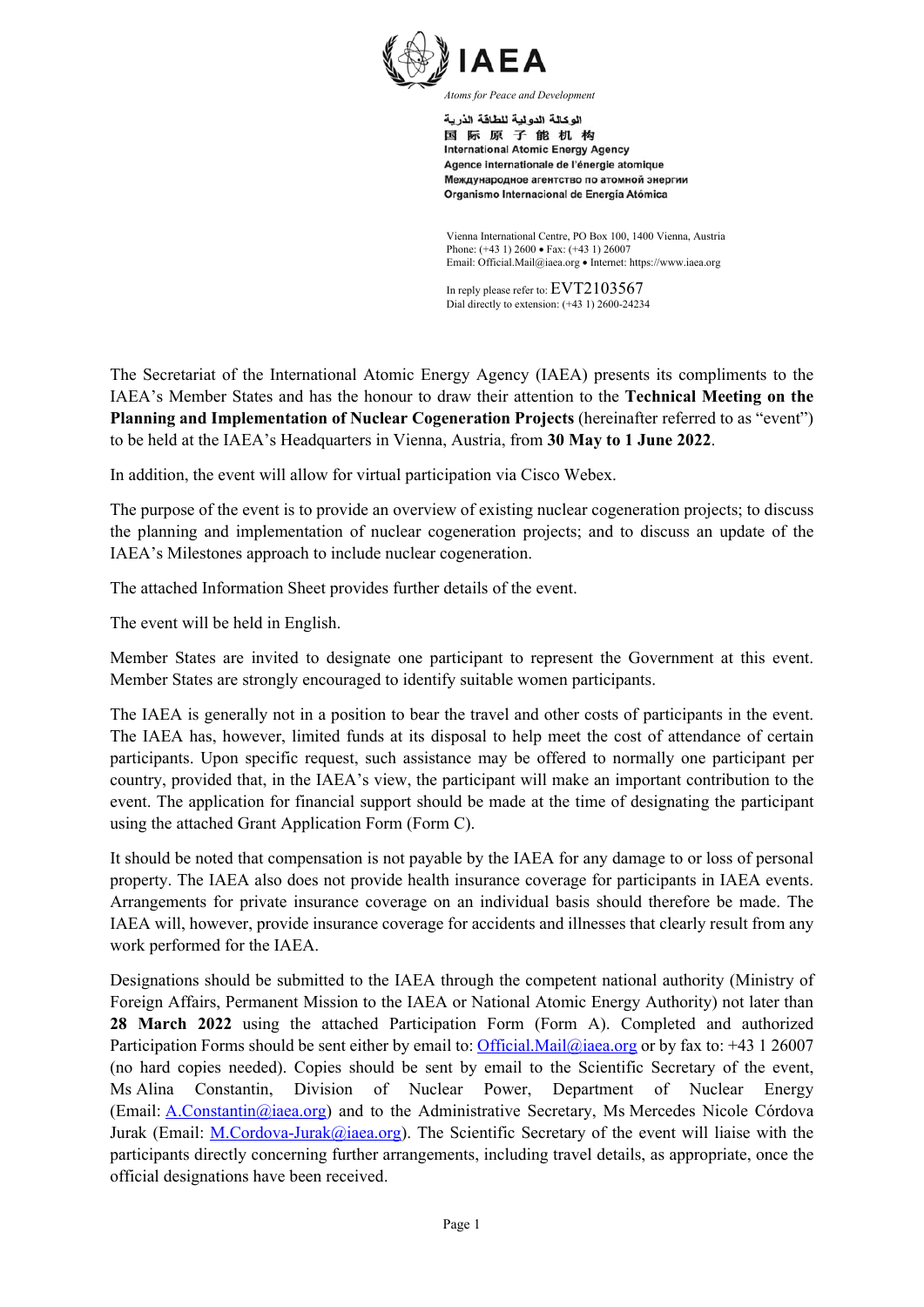The IAEA takes no responsibility for, and the provider of the virtual meeting services has represented and warranted that the Services shall not contain, and that no end user shall receive from the software used to hold the virtual meeting, any virus, worm, trap door, back door, timer, clock, counter or other limiting routine, instruction or design, or other malicious, illicit or similar unrequested code, including surveillance software or routines which may, or is designed to, permit access by any person, or on its own, to erase, or otherwise harm or modify any data or any system, server, facility or other infrastructure of any end user (collectively, a "Disabling Code").

The Secretariat of the International Atomic Energy Agency avails itself of this opportunity to renew to the IAEA's Member States the assurances of its highest consideration.



2022-01-11

Enclosures: Information Sheet

 Participation Form (Form A) Grant Application Form (Form C)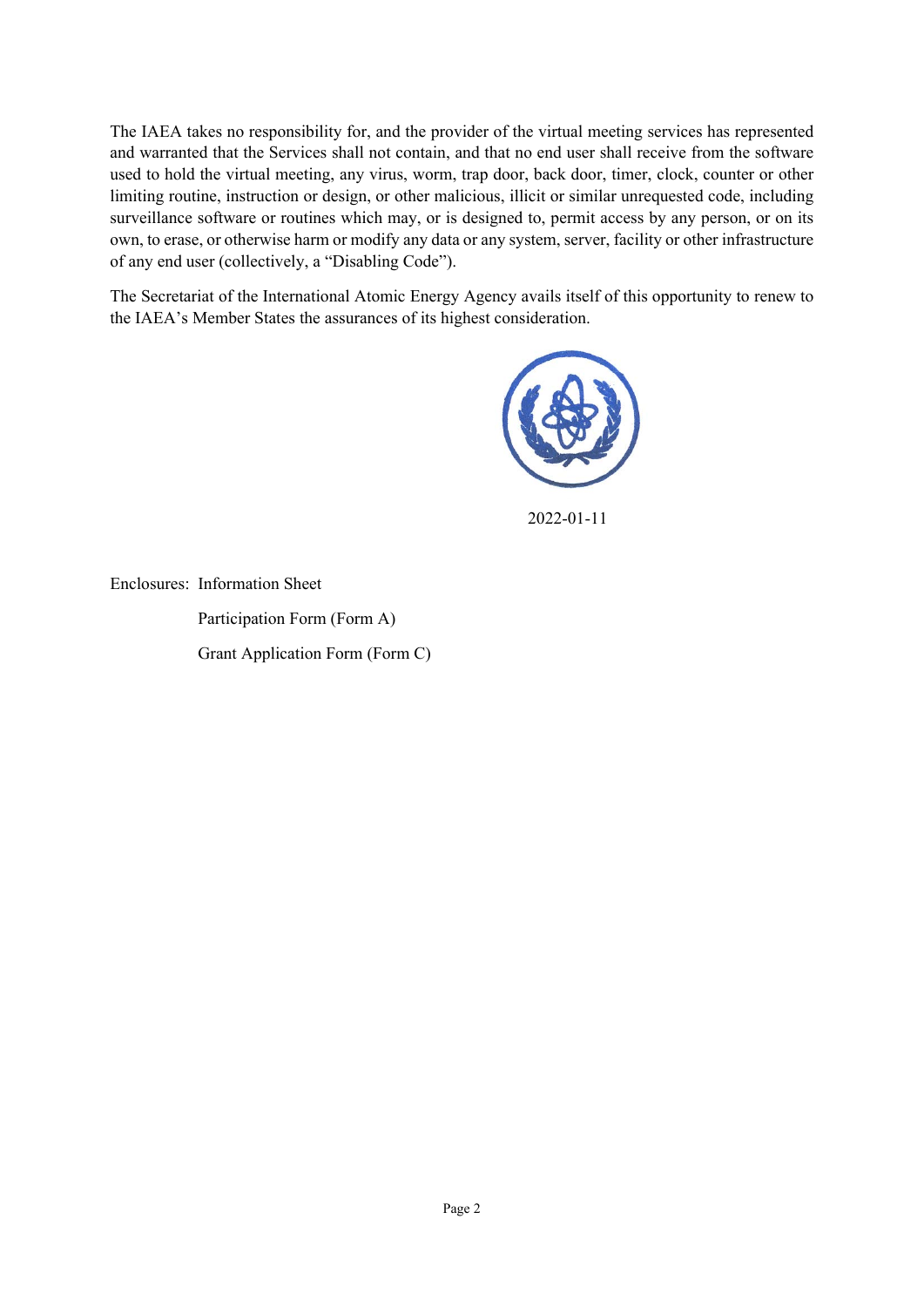

# **Technical Meeting on the Planning and Implementation of Nuclear Cogeneration Projects**

**IAEA Headquarters, Vienna, Austria** 

and virtual participation via Cisco Webex

**30 May–1 June 2022 Ref. No.: EVT2103567** 

# **Information Sheet**

# **Introduction**

In the context of urgent actions needed to achieve climate change goals, there is a growing interest in nuclear cogeneration in some of the Member States, i.e. using nuclear power plants not only for electricity generation but also to provide simultaneously electricity and process heat for other industrial applications such as district heating, hydrogen production, seawater desalination or other industrial processes. Despite a limited practice as of today, nuclear cogeneration has been successfully implemented in several projects worldwide and the existent experience is valuable for Member States considering planning and implementation of nuclear cogeneration projects.

This technical meeting aims to focus on the capitalization of nuclear heat for industrial process and review the existent experience available and captured in the IAEA Nuclear Energy Series No. NP-T-4.3 "Industrial Applications of Nuclear Energy", including an overview of the potential of microreactors and small modular reactors for particular applications to industrial processes (such as extraction of tertiary oil resources, assistance in the synthesis of chemical feedstock, production of pulp and paper etc).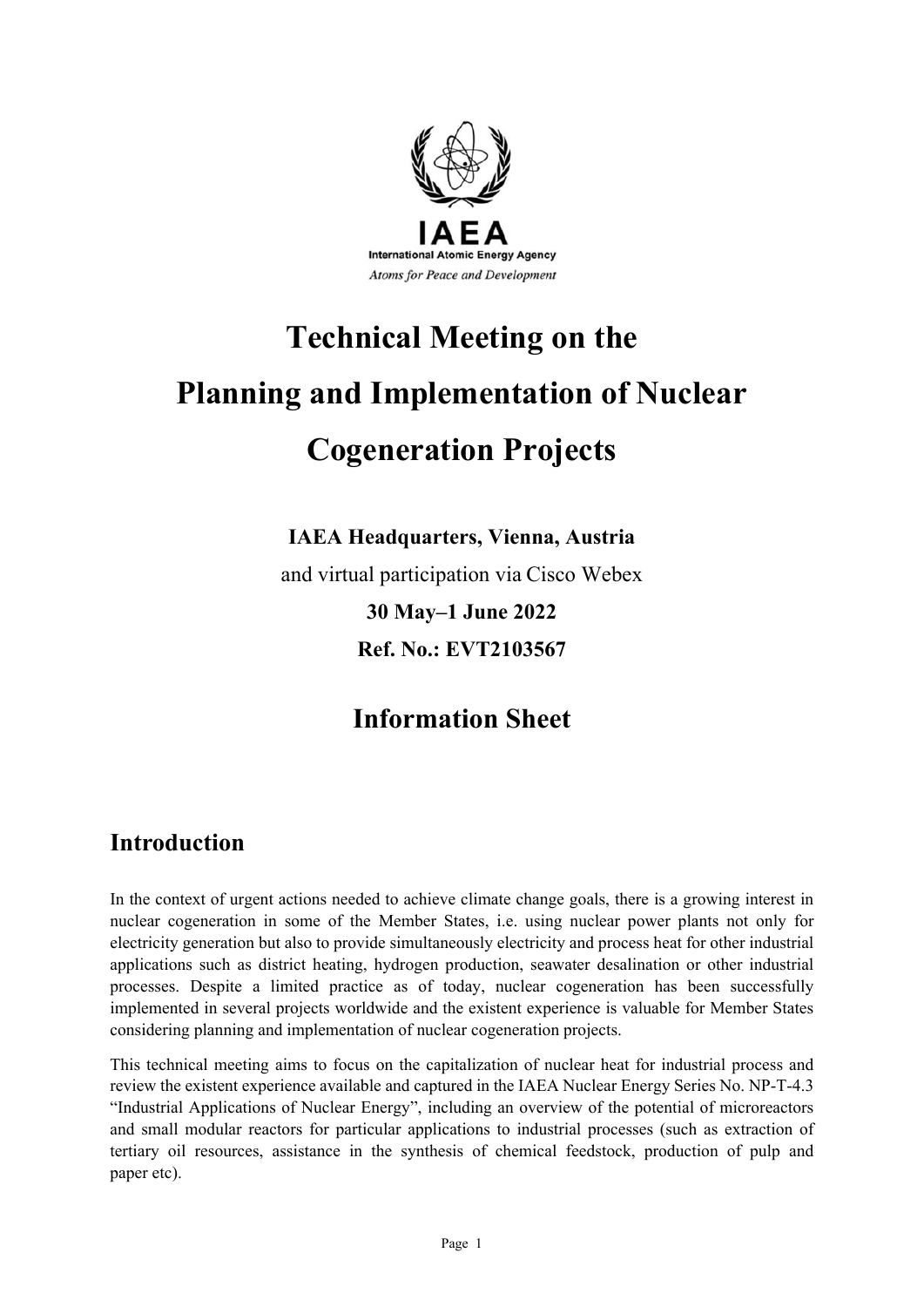# **Objectives**

The objectives of the meeting are the following:

- Collect up-to-date information on industrial projects and programmes on nuclear process heat, addressing aspects related to project planning and implementation, stakeholder involvement, technical aspects related to coupling of the reactor with the industrial plant, challenges in implementation;
- Review the IAEA Nuclear Energy Series No. NP-T-4.3 "Industrial Applications of Nuclear Energy" and recommend aspects to consider for its revision;
- Provide a forum for sharing information and knowledge on the existing R&D projects that addresses nuclear cogeneration with a particular emphasize on nuclear heat for industrial processes; and
- Provide advice and guidance on future IAEA activities relating to industrial applications of nuclear energy.

# **Target Audience**

The event is intended for project managers, decision makers, engineers and other stakeholders with relevant experience in nuclear cogeneration projects, coupling of industrial plants to nuclear power plants and associates issues, in countries with operating nuclear power plants, countries pursuing deployment of advanced reactor technologies in the view of producing hydrogen and capitalizing nuclear energy for industrial process heat, as well as newcomer countries interested in the topic and the steps needed for implementation of such projects.

## **Working Language**

The working language of the meeting will be English with no interpretation provided. All communications, abstracts and papers must be submitted in this language.

## **Expected Outputs**

The main expected outputs of this meeting are: collecting up-to-date information on industrial projects and programmes on nuclear process heat; review the IAEA Nuclear Energy Series No. NP-T-4.3 "Industrial Applications of Nuclear Energy" and recommend aspects to consider for its revision; a technical report summarizing the discussions held.

### **Participation and Registration**

All persons wishing to participate in the event have to be designated by an IAEA Member State or should be members of organizations that have been invited to attend.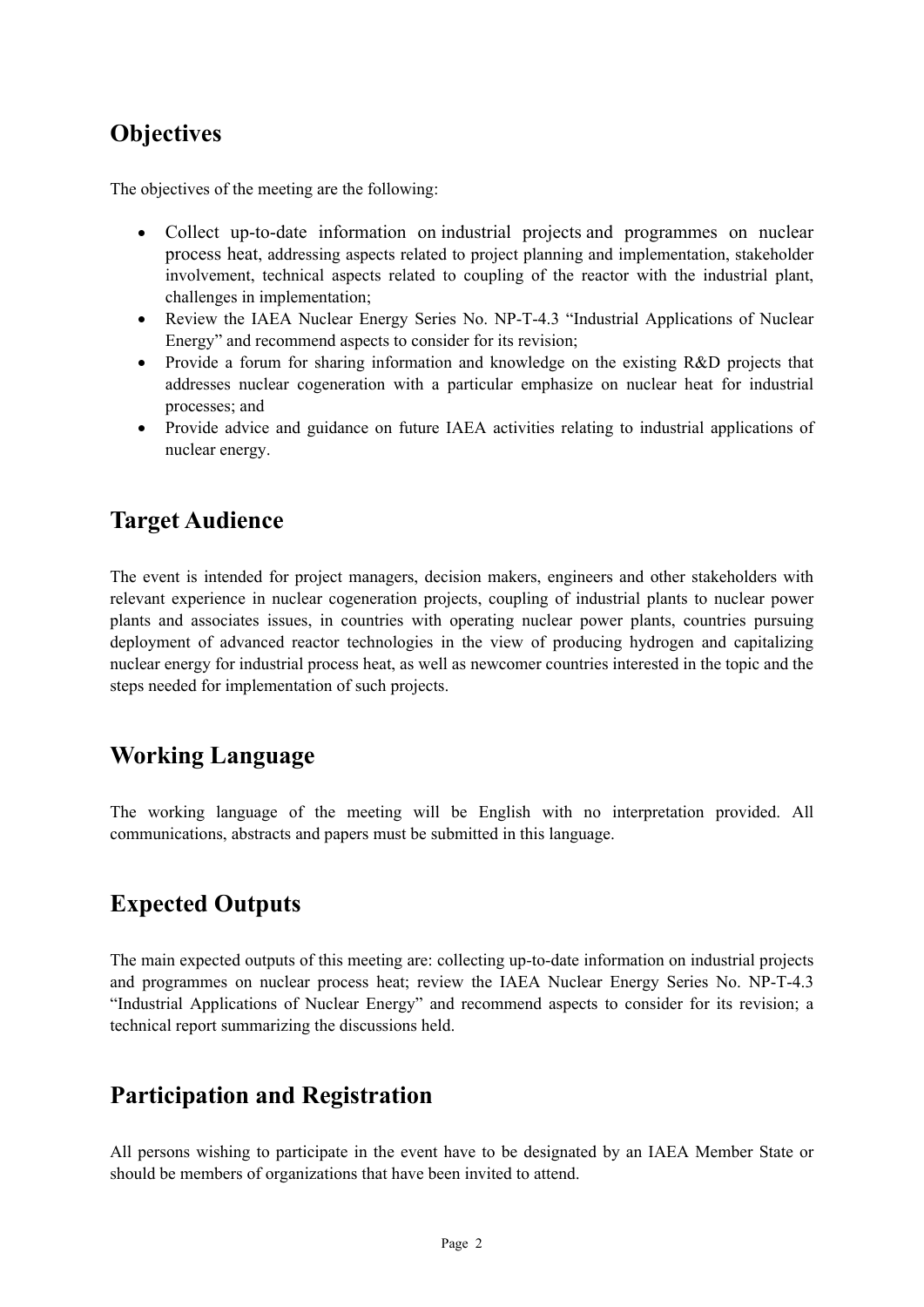In order to be designated by an IAEA Member State, participants are requested to send the Participation Form (Form A) to their competent national authority (e.g. Ministry of Foreign Affairs, Permanent Mission to the IAEA or National Atomic Energy Authority) for onward transmission to the IAEA by **28 March 2022**.

Participants who are members of an organization invited to attend are requested to send the Participation Form (Form A) through their organization to the IAEA by above deadline.

Selected participants will be informed in due course on the procedures to be followed with regard to administrative and financial matters.

Participants are hereby informed that the personal data they submit will be processed in line with the Agency's Personal Data and Privacy Policy and is collected solely for the purpose(s) of reviewing and assessing the application and to complete logistical arrangements where required.

## **Expenditures and Grants**

No registration fee is charged to participants.

The IAEA is generally not in a position to bear the travel and other costs of participants in the event. The IAEA has, however, limited funds at its disposal to help meet the cost of attendance of certain participants. Upon specific request, such assistance may be offered to normally one participant per country, provided that, in the IAEA's view, the participant will make an important contribution to the event.

The application for financial support should be made using the **Grant Application Form (Form C),** which has to be stamped, signed and submitted by the competent national authority to the IAEA together with the **Participation Form (Form A)** by **28 March 2022**.

### **Venue**

The event will be held at the Vienna International Centre (VIC), where the IAEA's Headquarters are located. Participants must make their own travel and accommodation arrangements.

General information on the VIC and other practical details, such as a list of hotels offering a reduced rate for IAEA participants, are listed on the following IAEA web page:

#### www.iaea.org/events.

Participants are advised to arrive at Checkpoint 1/Gate 1 of the VIC one hour before the start of the event on the first day in order to allow for timely registration. Participants will need to present an official photo identification document in order to be admitted to the VIC premises.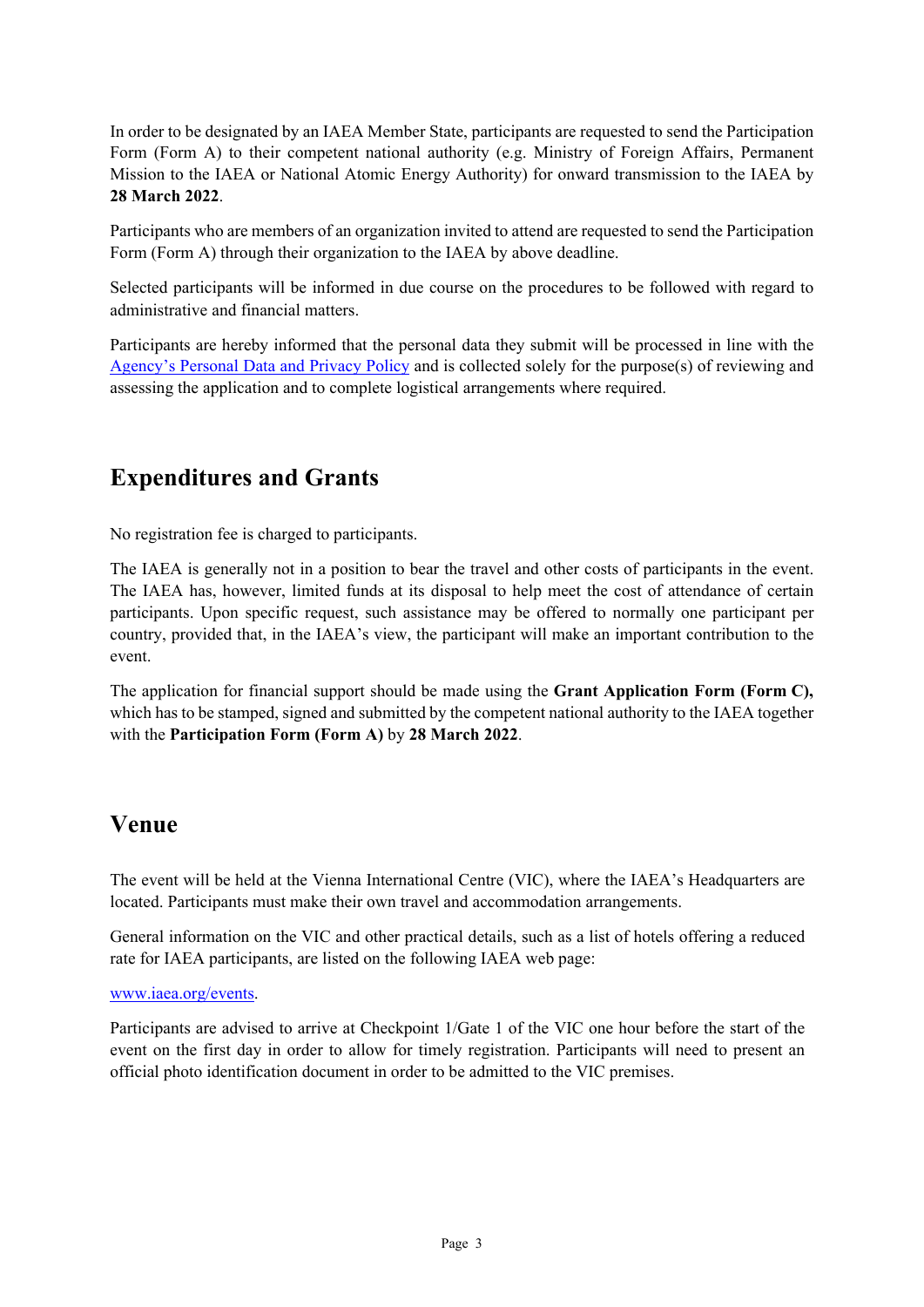### **Visas**

Participants who require a visa to enter Austria should submit the necessary application to the nearest diplomatic or consular representative of Austria at least four weeks before they travel to Austria. Since Austria is a Schengen State, persons requiring a visa will have to apply for a Schengen visa. In States where Austria has no diplomatic mission, visas can be obtained from the consular authority of a Schengen Partner State representing Austria in the country in question.

## **IAEA Contacts**

#### **Scientific Secretary:**

#### **Ms Alina Constantin**

Nuclear Power Technology Development Section Division of Nuclear Power Department of Nuclear Energy International Atomic Energy Agency Vienna International Centre PO Box 100 1400 VIENNA AUSTRIA

Tel.: +43 1 2600 24234 Fax: +43 1 26007 Email: A.Constantin@iaea.org

#### **Administrative Secretary:**

#### **Ms Mercedes Nicole Córdova Jurak**

Nuclear Power Technology Development Section Division of Nuclear Power Department of Nuclear Energy International Atomic Energy Agency Vienna International Centre PO Box 100, 1400 VIENNA, AUSTRIA

Tel.: +43 1 2600 22815 Fax: +43 1 26007 Email: M.Cordova-Jurak@iaea.org

Subsequent correspondence on scientific matters should be sent to the Scientific Secretary and correspondence on other matters related to the event to the Administrative Secretary.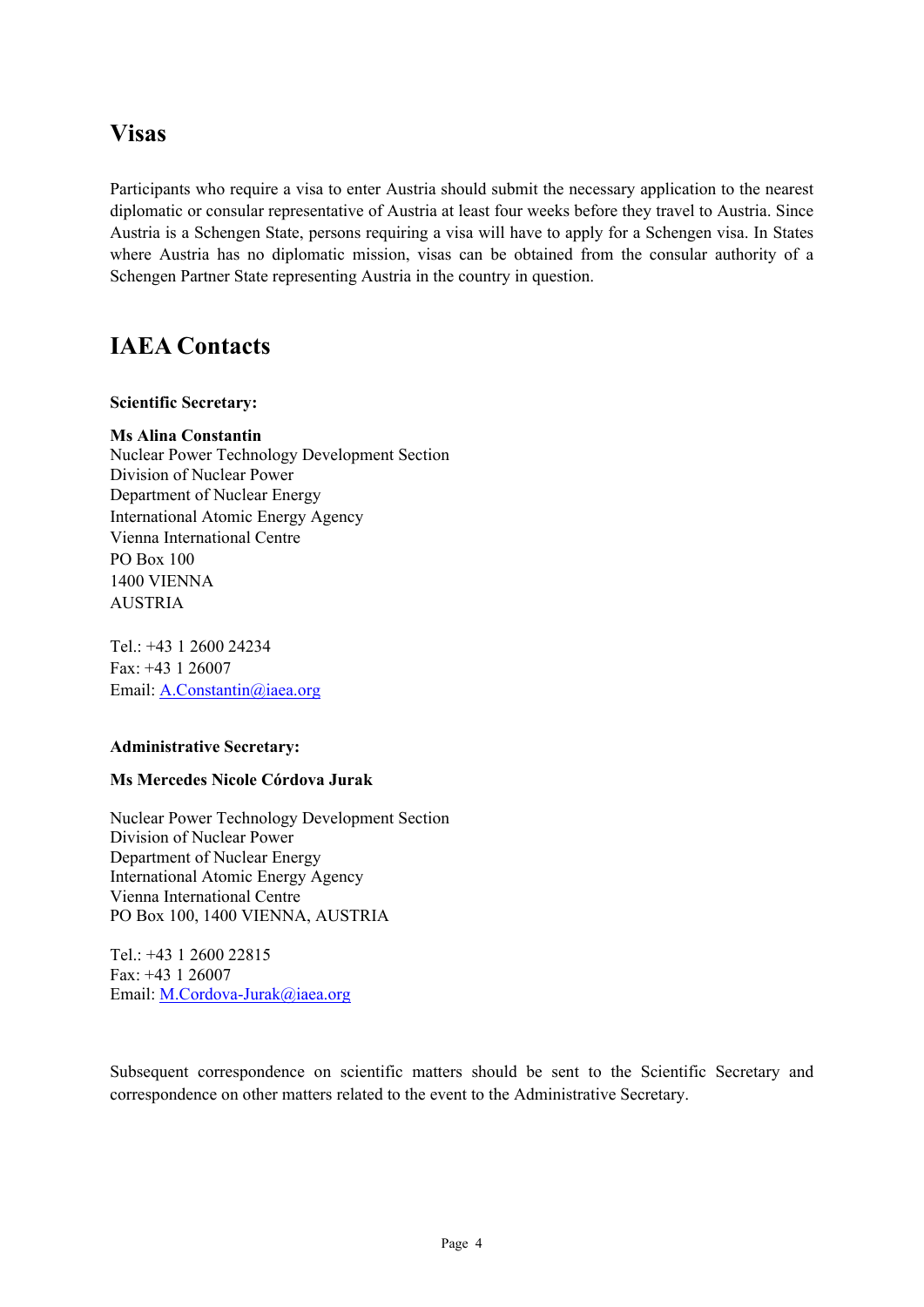

# **Participation Form**

### **Technical Meeting on the Planning and Implementation of Nuclear Cogeneration Projects**

#### **IAEA Headquarters Vienna, Austria and virtual participation via Cisco Webex**

#### **30 May–1 June 2022**

To be completed by the participant and sent to the competent national authority (e.g. Ministry of Foreign Affairs, Permanent Mission to the IAEA, or National Atomic Energy Authority) of his/her country for subsequent transmission to the International Atomic Energy Agency (IAEA) either by email to: Official.Mail@iaea.org or by fax to: +43 1 26007 (no hard copies needed). Please also send a copy by email to the Scientific Secretary A.Constantin@iaea.org and to the Administrative Secretary M.Cordova-Jurak@iaea.org.

Participants who are members of an invited organization can submit this form to their organization for subsequent transmission to the IAEA.

#### **Deadline for receipt by IAEA through official channels: 28 March 2022**

| Family name(s): (same as in passport)           |                                                                                         | First name(s): (same as in passport) |                  | Mr/Ms |  |
|-------------------------------------------------|-----------------------------------------------------------------------------------------|--------------------------------------|------------------|-------|--|
| Institution:                                    |                                                                                         |                                      |                  |       |  |
| Full address:                                   |                                                                                         |                                      |                  |       |  |
| Tel. (Fax):                                     |                                                                                         |                                      |                  |       |  |
| Email:                                          |                                                                                         |                                      |                  |       |  |
| Nationality:                                    | Representing following Member State/non-Member State/entity or<br>invited organization: |                                      |                  |       |  |
| Do you intend to make a presentation?<br>Title: |                                                                                         | Yes $\Box$                           | $\overline{N_0}$ |       |  |
| I plan to attend virtually:                     |                                                                                         | Yes                                  | $\overline{N_0}$ |       |  |

Participants are hereby informed that the personal data they submit will be processed in line with the Agency's Personal Data and Privacy Policy and is collected solely for the purpose(s) of reviewing and assessing the application and to complete logistical arrangements where required.